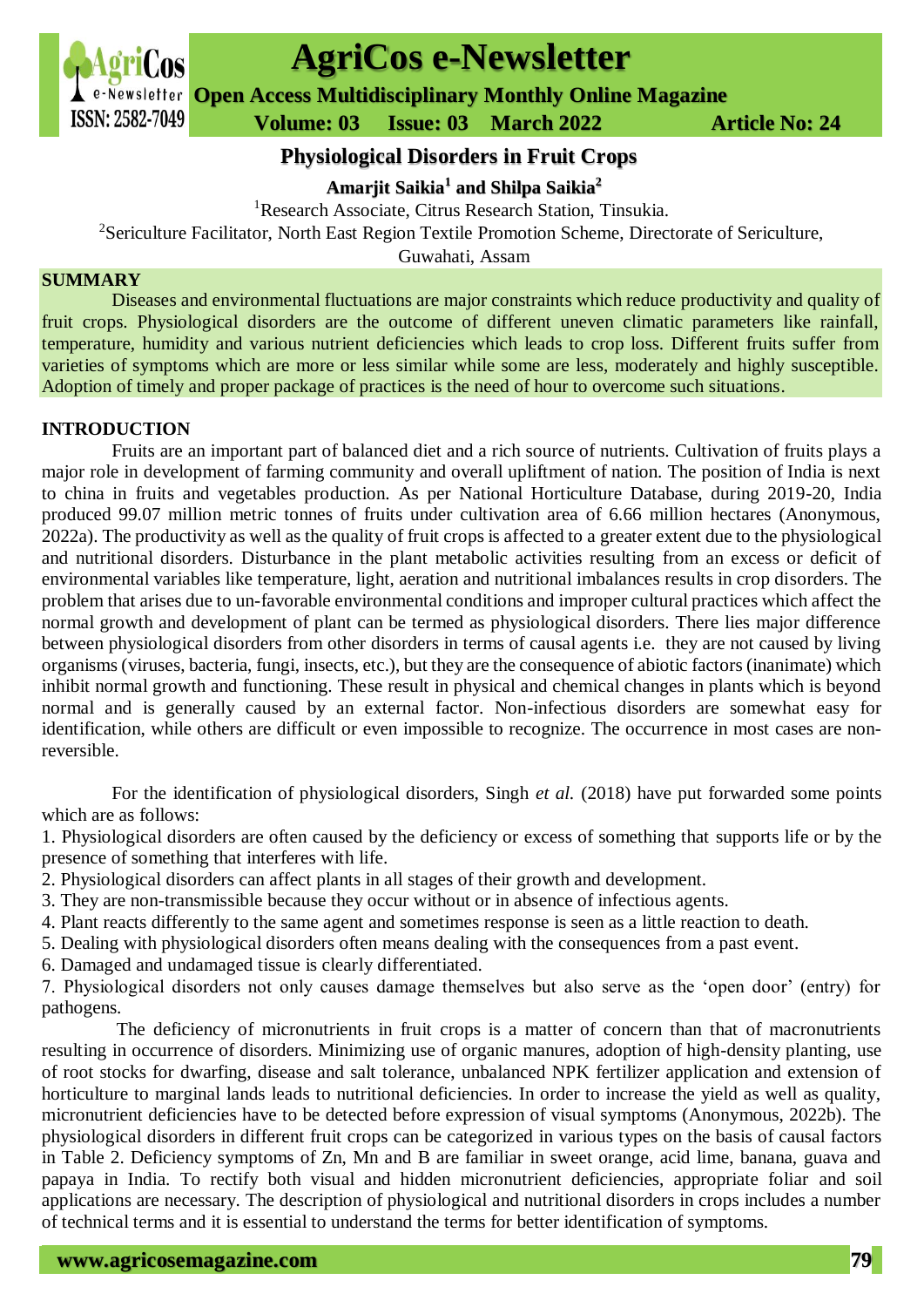| <b>Sl. No.</b> | <b>Terms</b>    | <b>Description</b>                                                                                    |  |  |
|----------------|-----------------|-------------------------------------------------------------------------------------------------------|--|--|
| 1.             | <b>Bronzing</b> | Appearance of bronze or copper colour on the tissue                                                   |  |  |
| 2.             | Chlorosis       | Loss of chlorophyll resulting in loss of green colour leading to pale yellow tissues                  |  |  |
| 3.             | Decline         | Beginning of general weakness as indicated by loss of vigour, poor growth and low<br>productivity     |  |  |
| 4.             | Die-back        | Falling off the growing tip affecting the younger leaves                                              |  |  |
| 5.             | Firing          | Burning of tissue followed by dark brown or reddish brown colour                                      |  |  |
| 6.             | Lesion          | A localized wound of the leaf/stem tissue accompanied with loss of normal colour                      |  |  |
| 7.             | <b>Necrosis</b> | Death of tissue                                                                                       |  |  |
| 8.             | Scorching       | Burning of the tissue accompanied with light brown colour resulting from faulty spray,<br>salt injury |  |  |

## **Table 1: Some common terms of physiological and nutritional disorders in fruit crops**

| <b>Relative cause</b>               | <b>Disorders</b>         | Affected fruit crop | <b>Reference</b>        |
|-------------------------------------|--------------------------|---------------------|-------------------------|
| Nutrient related disorders          | Internal nacrosis        | Anola               | Ram et al., 1976        |
|                                     | Cracking                 | Bael                | Saini et al., 2004      |
|                                     | Leaf scorch              | Mango               | Panday and Sharma, 1979 |
|                                     | Gummosis                 | Mango               | Bhargava et al., 2011   |
|                                     | Scorching                | Litchi              | Bhargava et al., 2011   |
|                                     | Brown or black flesh     | Pineapple           | Paull and Reyes, 1996   |
| Temperature related disorders       | Unfruitfulness           | Anola               | Bhargava et al., 2011   |
|                                     | Spongy tissue            | Mango               | Katrodia et al., 1988   |
|                                     | Purple spot              | Loquat              | Gariglio et al., 2003   |
|                                     | Premature defoliation    | Grapes              | Satyanarayana, 1982     |
| Moisture related disorders          | Granulation              | Citrus              | Zong et al., 1979       |
|                                     | Fruit cracking           | Litchi              | Huang et al., 2003      |
| Harmful gas related disorders       | Black tip                | Mango               | Zhang et al., 1995      |
| Disorder due to genetic factors     | Fruit cracking           | Ber                 | Bhargava et al., 2011   |
|                                     | Alternate bearing        | Mango               | Singh, 1990             |
| of<br>Disorder<br>due<br>lack<br>to | Jhumka                   | Mango               | Negi, 1999              |
| pollination                         | Fruit drop               | Mango               | Panday, 1998            |
| Disorder<br>phenolic<br>due<br>to   | Husk scald               | Pomegranate         | Defilippi et al., 2006  |
| oxidation                           | <b>External browning</b> | Pomegranate         | El-Rhman, 2010          |

#### **CONCLUSION**

 The change in climatic conditions is affecting the incidence of physiological disorders in many fruit crops resulting in huge losses to growers. There is a need for long-term quantitative documentation of tree phenological patterns in diverse climatic zones of India. Recent advances in physiology and genetics may help in solving problems of fruit production. There is a dire need for exhaustive studies to know the precise physiological significance of radiation effect in climatic fastidious fruit crops. Advance management strategies and their adaptation will be the critical component for successful and sustainable quality fruit production. Therefore, it is necessary that the growers should learn to identify the various physiological disorders that occurs in their agroecological zones or areas and should be able to manipulate the environment and use locally available resources to control the particular disorders. Evaluating the cultivars suitable to different agro-ecological zones/ areas along with incorporating valid horticultural practices can control the devastating effects of physiological disorders in fruit crops.